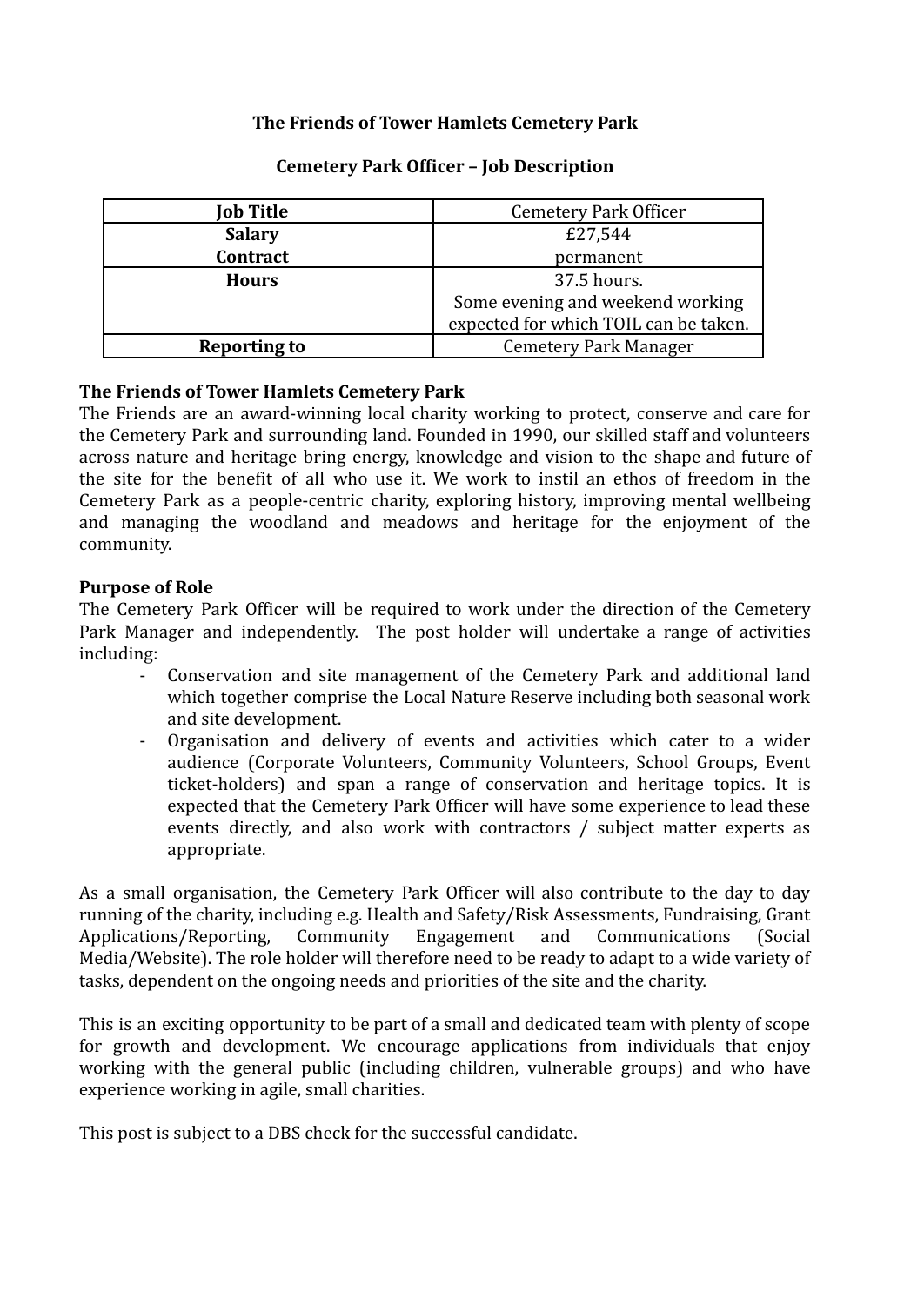## **Key Roles & Responsibilities**

#### Site management and development

Daily maintenance and upkeep of Tower Hamlets Cemetery Park and additional designated land (referred to in this document as 'the Cemetery Park') through site walk-arounds, litter picking and working on plans for habitat maintenance and development with the Cemetery Park Manager. Trustees and volunteer groups.

Work with, organise and supervise community volunteers and work experience students in carrying out practical nature conservation and heritage tasks on the site. Encourage community engagement in such activities.

Contribute to ongoing development of site-based policies and procedures including Health & Safety, Risk Assessments, Safeguarding and others as appropriate. Adopt such policies/procedures thoroughly and effectively during activities.

#### Corporate volunteering and events

Organise and run corporate volunteer days, for up to 100 participants, including oversight of the marketing/preparation work, activities-on-the-day, and feedback/invoicing.

Establish and maintain relationships with key corporate companies and partners.

Organise, lead and implement events or assist external event leaders on a range of themes including biodiversity, nature conservation, heritage and crafts.

## Organisational tasks

Attend meetings with partners, local groups and other relevant networks as required and agreed between the team.

Support fundraising initiatives (eg. Crowdfunders) and grant applications as required, and support with reporting requirements.

Provide information for newsletters, social media and website on volunteering opportunities, events, and other items of interest as required.

Assist with maintaining up to date records of contacts, attendance and other key information to enable charity reporting.